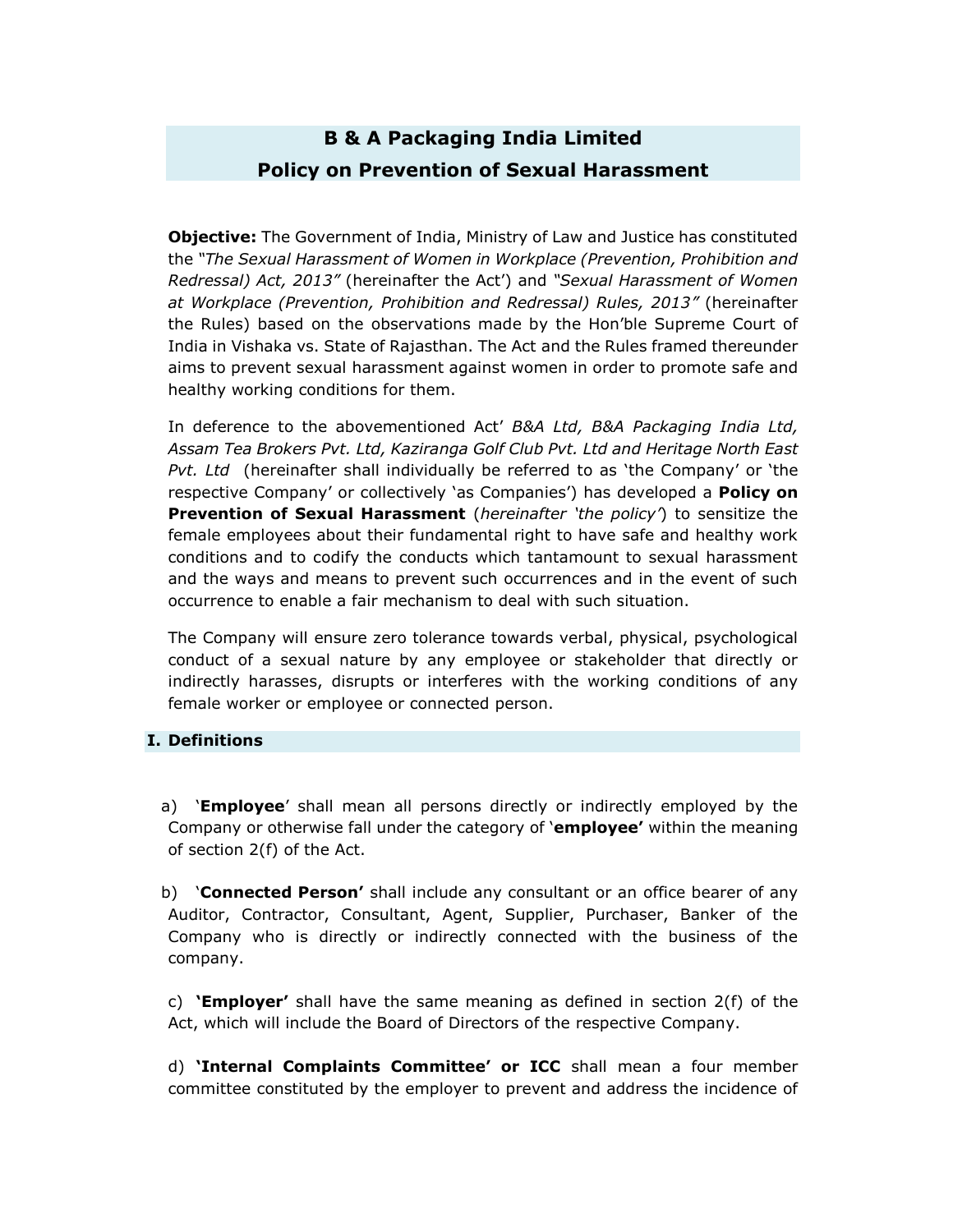sexual harassment in the company and will be located at the corporate office of the respective Company at Kolkata.

e) **'Regional Complaints Committee' or RCC** shall mean four member committee constituted by the employer to prevent and address the incidence of sexual harassment in the Company under the supervision of ICC and will be located at Jorhat.

f) **'Sexual Harassment'** shall include any form of verbal or physical behavior which is unsolicited and unwelcome and interferes with an individual female worker or employee's work performance by creating an intimidating/insecure working environment or any unwelcome sexually determined behavior (whether directly or by implication) in any form, such as:

- i. Physical contacts and advances
- ii. A demand or request for sexual favours
- iii. Sexually coloured remarks
- iv. Showing pornography
- v. Any other unwelcome physical, verbal or other conduct of sexual nature

Against any female employee, worker or connected person in the workplace during or after office hours.

g) **'Complainant'** shall mean a female employee or connected person who has been subject to sexual harassment or any employee or connected person reporting an incident of sexual harassment.

h) **'Compliant'** will mean a written, factual and non-speculative communication made by a complainant in the format contained in the **Schedule I** of this policy, on alleged sexual harassment falling within the scope of this policy.

i) **'Respondent'** shall mean any employee who is alleged or reported to have committed any act of sexual harassment.

j) **'Workplace'** shall mean all office premises, factory premises, gardens and all other areas where the operation of the Company extends and are within the control of the Company and will also include notional extension of operations such as place visited by the employees arising out of or during the course of employment including transportation provided by the employer for undertaking such journey.

k) **'Service Rules'** shall mean the manual adopted by the respective Company depicting the terms of service of all level of employees employed in the Company.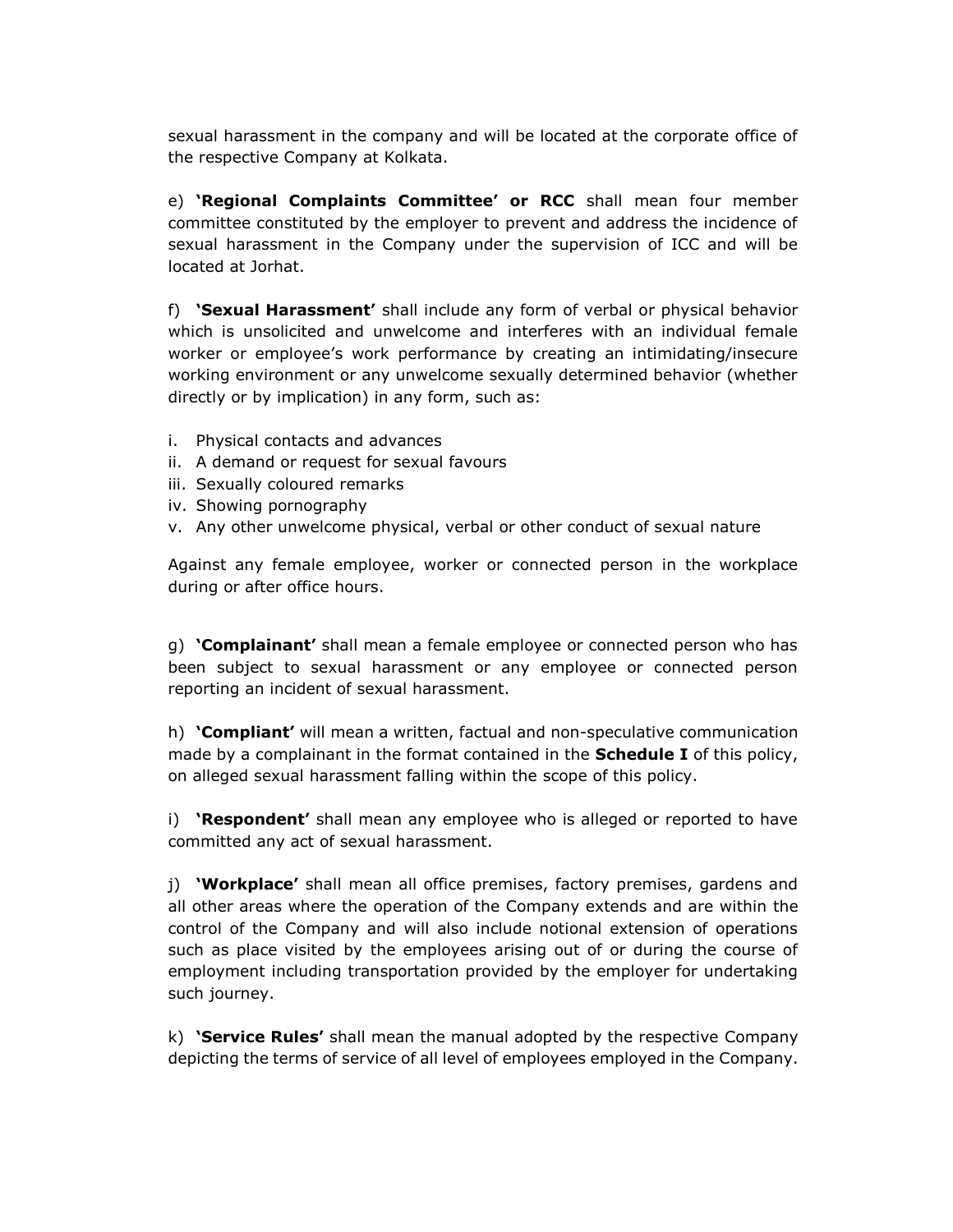#### **II. Scope of the Policy**

The employer has constituted an Internal Compliant Committee at Kolkata and also Regional Compliant Committee at Jorhat, as per guidelines of the Act' to make aware of the employees to have safe and healthy environment at their workplace, to take preventive measures to the occurrence of any sexual harassment and in the event of such occurrence to facilitate a speedy redressal to the complainant.

The respective ICC or RCC is required to enquire all compliant made under the provisions of the Act and as per policy in a fair and transparent manner and submit its report to the respective employer.

**The Employer only has the right to punish any accused hereunder** and ICC/RCC is an advisory body to meet the ends of justice.

Any act of sexual behavior is included if such an act is perceived to be detrimental to healthy and congenial work environment. **The procedure and remedies which are made available under this policy are applicable only when the alleged harasser, i.e. the respondent is an employee of the company and the woman who has been subject to sexual harassment is an employee or a connected person**.

However, in the event any employee experiences any act of sexual harassment at any place other than its workplace and/or extended workplace or by any person who is a connected person and the employee who is subject to such harassment is in contact with him due to reason of her employment, the employer is obligated to provide all assistance, support and help to the said employee for redressal of her compliant.

It is mandatory on all employees and recommendatory on all connected persons to follow this policy and the guidelines framed herein. Sexual Harassment at the work place will be deemed to be a violation/breach of terms of employment and a criminal offence in addition to violation of gender equality guaranteed under the constitution.

#### **III. Constitution of Committees**

ICC and RCC shall consist of 4 members at all times. Both the committees shall consist of a member Presiding Officer who shall be a woman employed in the Company at a senior level. Provided that in case a senior level woman employee is not available in RCC, Presiding Officer in RCC shall be nominated from Corporate Office or other administrative or branch offices of the Company. The other two members should be from amongst employees preferably committed to the cause of women or who have experience in social work or have legal knowledge. The fourth member of both the committees should be nominated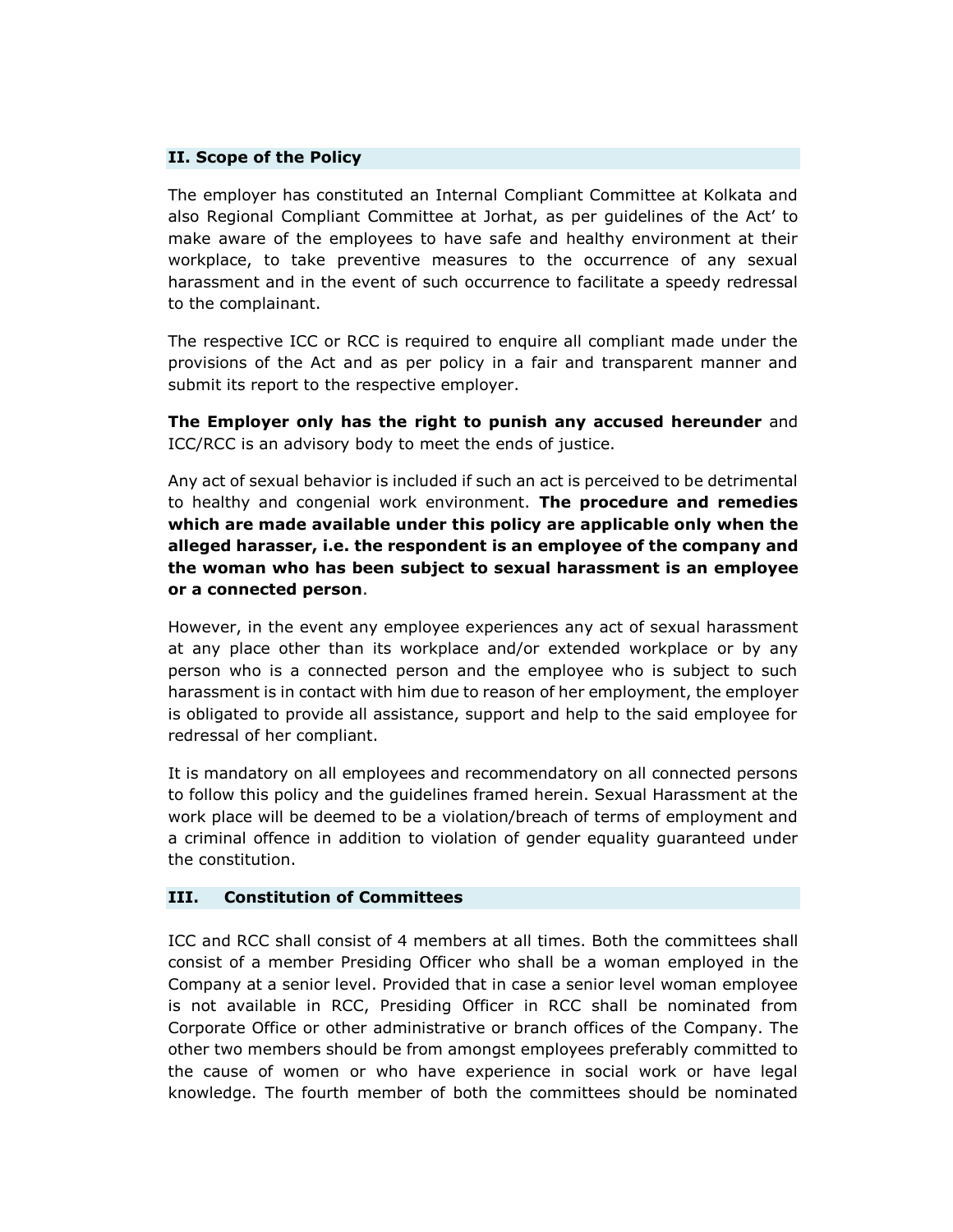from amongst non-governmental organizations or association committed to the cause of the women or personal familiar with issues relating to sexual harassment. One half of the total members of both the committees should be women.

The Presiding Officer or other members of the ICC or RCC shall hold office not exceeding three years at a time, from the date of their nomination as may be specified by the employer. In the event of resignation, removal or death of any member from the committees, the employer shall fill such vacancy forthwith but not exceeding a period of 6 months from the date of such vacancy. Where any member of the ICC or RCC contravenes any provision of the Act' or rules framed thereunder or of this policy, the employer shall remove such member from the committee and make fresh nomination to fill the casual vacancy.

The office of Presiding Officer or other employee members will be honorary but the member appointed from amongst the non-governmental organizations or associations shall be paid such fees or allowances or reimbursement of travel cost for attending the proceedings of the ICC or RCC by the employer as may be prescribed.

Each of the committee shall meet regularly, however one meeting should be held in each quarter. The quorum for any meeting of ICC or RCC shall be two members. However for the purpose of making an enquiry to any compliant relating to sexual harassment the quorum of the ICC or RCC should be minimum three members including the Presiding Officer. The Presiding officer shall give written notice of any meeting of the ICC/RCC by post, hand, fax or email to other members at least 7 days in advance. All meetings of the ICC will be held at Corporate Office at Kolkata or other suitable places. All meetings of the RCC will be held at Registered Office at Jorhat or other suitable places.

List of members of ICC and RCC is given in **Schedule II** of the policy.

#### **IV.Preventive Measures**

ICC shall organize sensitization programmee, workshops for all employees in Kolkata, Jorhat, Guwahati or other places as well as special meetings to be conducted with only the women employees on a regular basis in order to do the following:

i) To sensitize employees about their right to have safe and healthy work environment.

ii) To spread awareness on sexual harassment by way of publication, advertisement or by convening meeting.

iii) To discuss with women employees on general issues involving challenges faced by them at work place.

iv) Increase awareness amongst employees and overcome hesitation and discomfort in discussing issues involving sexual harassment at work place by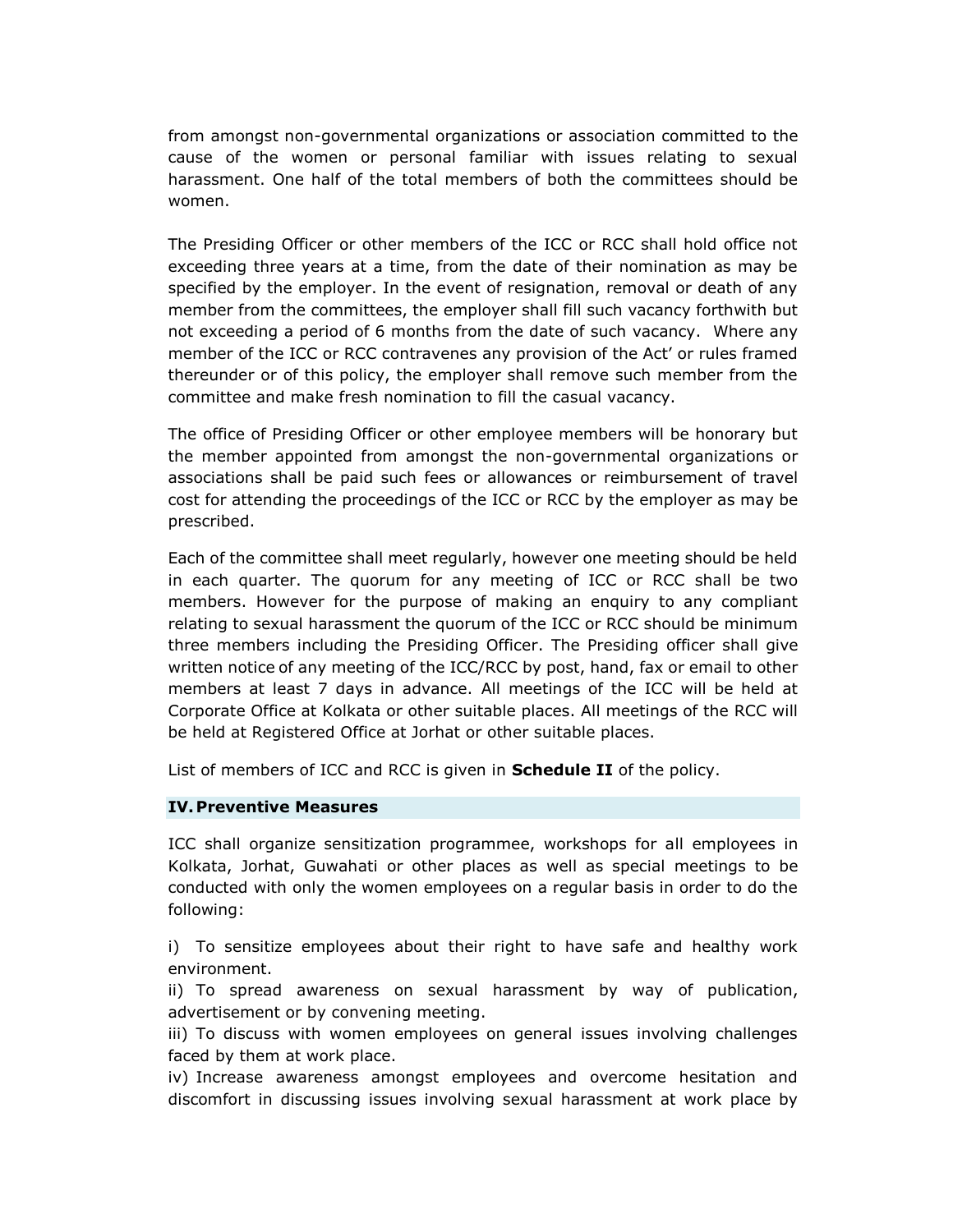convening open house session so that employees can come up and share their views and ideas.

v) To assist any complainant to make a compliant.

ICC should introduce a system to record names of the female employees who have to stay late (beyond 7.30 pm) in office and should instruct security on duty to visit the work places every half an hour post 7.30 pm.

### **ICC should cause displaying penal provisions of sexual harassment in each workplace.**

#### **V. Sexual Harassment Complaints and Reporting**

Any aggrieved person who feels/presumes that she has been subject to sexual harassment in the workplace should immediately report or complain the incidence before the ICC or RCC as the case may be addressing the Presiding Officer of the ICC or RCC within three months from the date of the occurrence of the said incident and in the case of series of incidents within three months from the date of last occurrence. The compliant should be made by the aggrieved person or where she is incapable, by her relative, friend, co-worker or any person having knowledge of the incidence with the written consent of the aggrieved person.

The complaint should be made in the format prescribed in the **Schedule II** in six copies along with supporting documents and the names and addresses of witnesses. If the compliant cannot be made in writing, any member of the respective RCC or ICC as the case may be shall render all reasonable assistance to the aggrieved person for making the compliant in writing.

The complaint reporting channel in **ICC** is depicted underneath in the diagram:

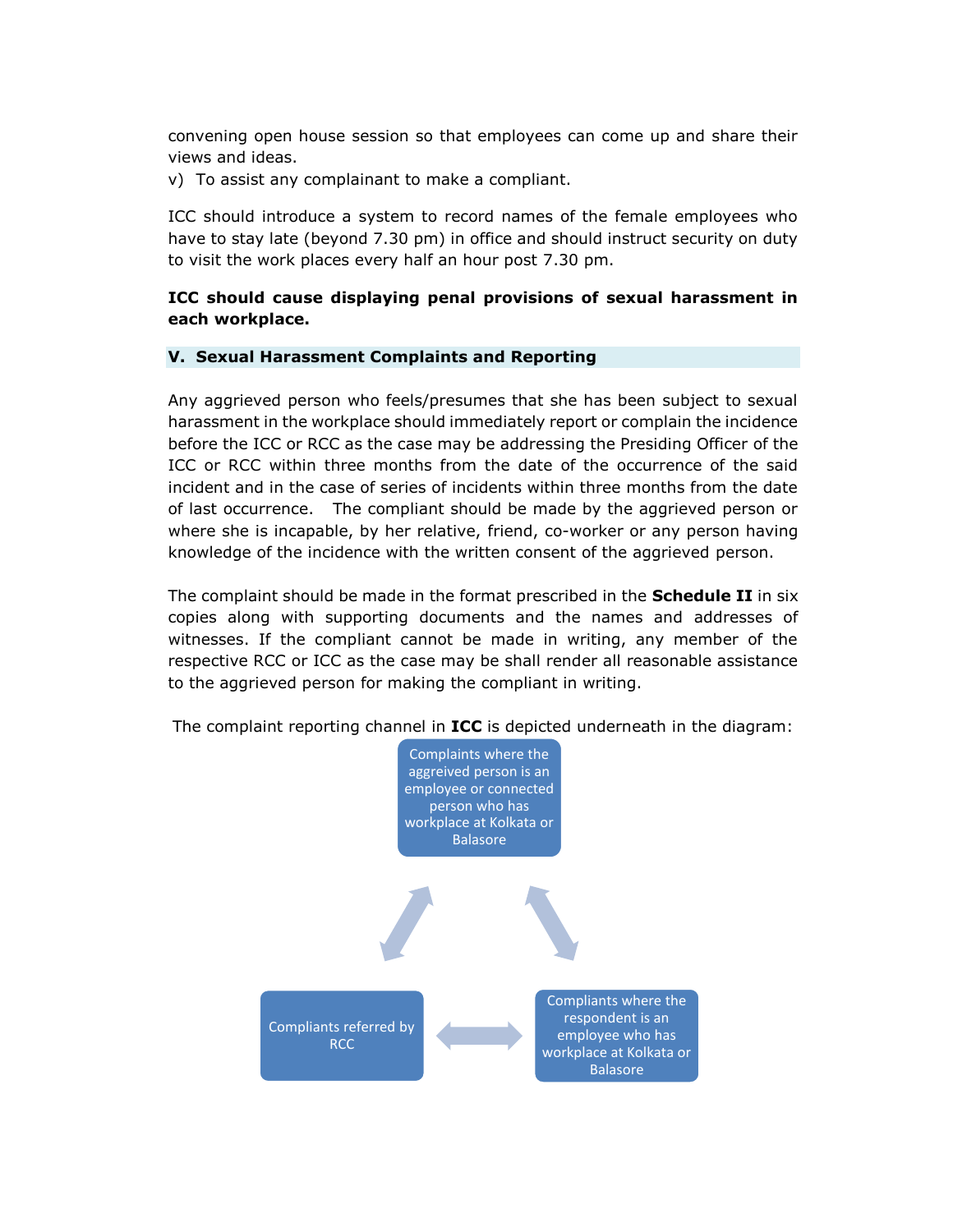The compliant reporting channel in **RCC** is depicted underneath in the diagram:



### **It is pertinent to mention that written compliant is required to be filed mandatorily with full names and details for seeking any action under the Policy. Any anonymous compliant shall not be entertained.**

#### **VI.Enquiry Procedure**

On receipt of a compliant, the Presiding Officer, should check the complaint and supporting documents and if found in order, proceed to call a meeting of the ICC or RCC. A copy of the compliant without annexing supporting documents should be forwarded to the respondent at his workplace or residence within 7 working days from receipt alongwith a notice to file his reply to the compliant alongwith list of documents and names and addresses of witnesses within a period 10 working days from the date of receipt of the notice. The Presiding Officer shall arrange to place before the meeting, the compliant and reply of the respondent with supporting documents. The Presiding Officer shall call upon the complainant and the respondent separately before the committee and shall inform the complainant that the issue could be resolved by way of conciliation and may at the request of the aggrieved person take steps to settle the matter between her and the respondent through conciliation. However, no monetary settlement could be made as a basis of conciliation. Where a settlement is arrived at, the ICC or RCC as the case may be shall record the settlement so arrived and forward the same to the Employer to take such action as it has been arrived out of conciliation. A copy of the settlement should also be forwarded to the aggrieved and the respondent. Where a settlement is arrived at, no further enquiry shall be conducted by the ICC or RCC.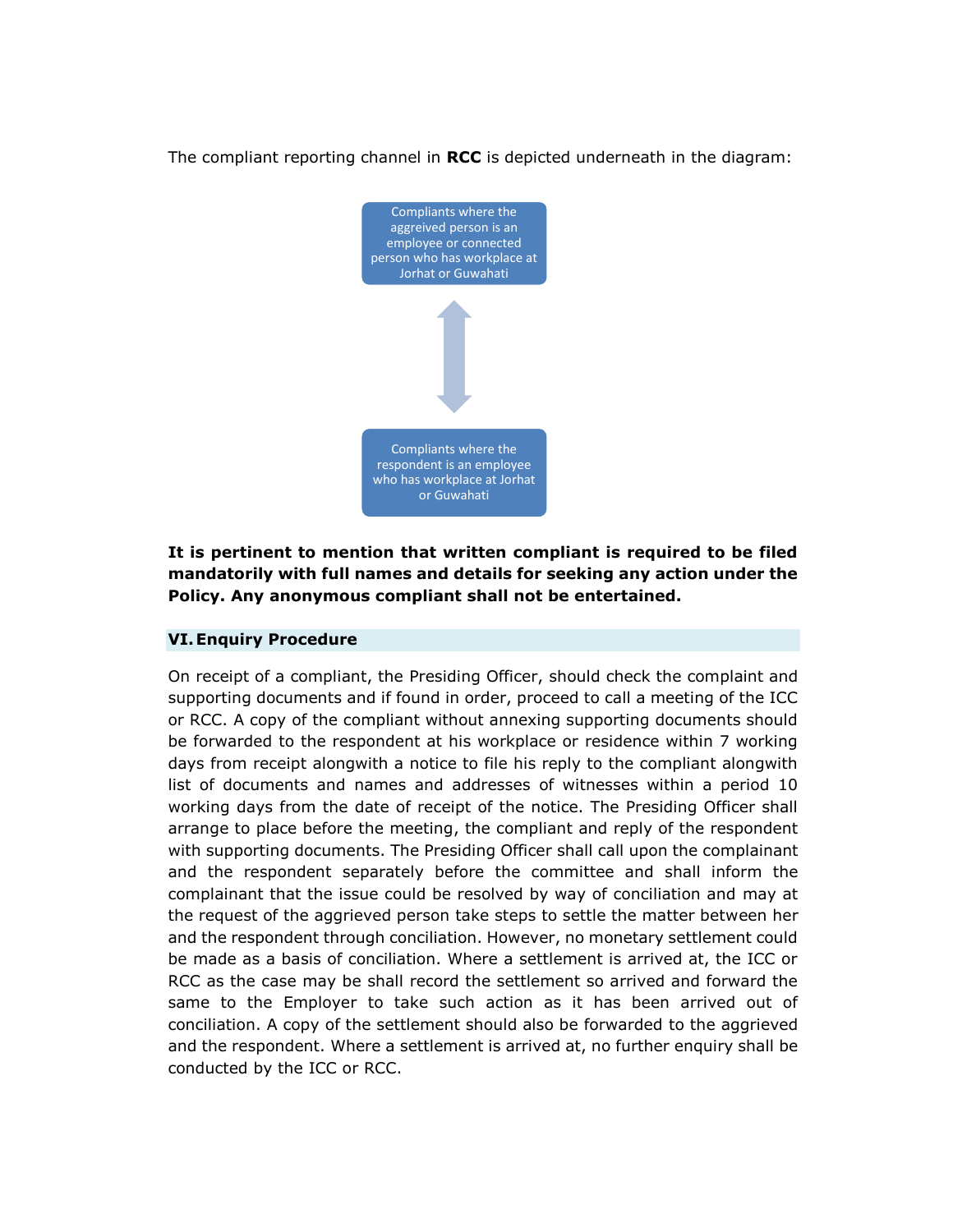Where no conciliation could be arrived at, the Presiding Officer shall call meeting(s) of the committee for conduct the enquiry proceeding and call upon the aggrieved party, and the respondent to appear before the ICC or RCC and also call the witnesses from both the parties. **The parties will not be allowed to present their case by legal practioner in the enquiry proceeding.** ICC or RCC shall conduct the enquiry in accordance with the principle of natural justice. The enquiry proceedings should always be minuted and/or video recorded and the same be preserved and maintained by the committee. Any submission made by any witness should be recorded in a camera. It is being specifically mentioned that once the enquiry proceeding is initiated the option of conciliation ceases to exist.

The ICC or RCC members should be prepared to deal patiently with the aggrieved woman's embarrassment, pain and anger but they should be firm on explaining the detail and the documentation required for an accurate enquiry. The aggrieved person should be interviewed first to ensure that all important details and witnesses are identified promptly and material object if submitted or referred to in the compliant is received, numbered and preserved. It is important that the members of ICC/RCC should be objective and non-judgmental and allow the respondent to respond to each allegation. The members should also explain the nature of disciplinary action that could be brought against him if the complaints are found to be true. The Committee should advise both the parties to avoid contact during the pendency of the enquiry proceeding and it may recommend the ways to minimize contact. In the event there are no eyewitnesses, the Committee may have to resolve harassment claim based on the credibility of parties. Circumstantial evidence would play important role during the decision making process by the Committee. During the pendency of the proceeding one member should maintain contact with the aggrieved and should report to the Committee further incidents of harassment or retaliation.

The ICC or RCC may terminate the enquiry proceedings or give ex-parte decision on the compliant, if the complainant or the respondent fails without sufficient cause to present her-self or him-self for three consecutive hearings convened by the respective committee.

During the pendency of the enquiry when the compliant has been filed against her reporting manager or any person placed high on hierarchy then on written request made by the aggrieved woman, the ICC or RCC may recommend to the employer to transfer her to any other workplace or grant leave to the aggrieved up-to a period of three months or such other interim relief as the Committee will deem fit. Provided the leave granted as above should be in addition to the leave she would otherwise be entitled as per service rules of the Company. On recommendation made by the ICC or RCC, the employer shall implement such interim reliefs and inform the ICC or RCC as the case may be.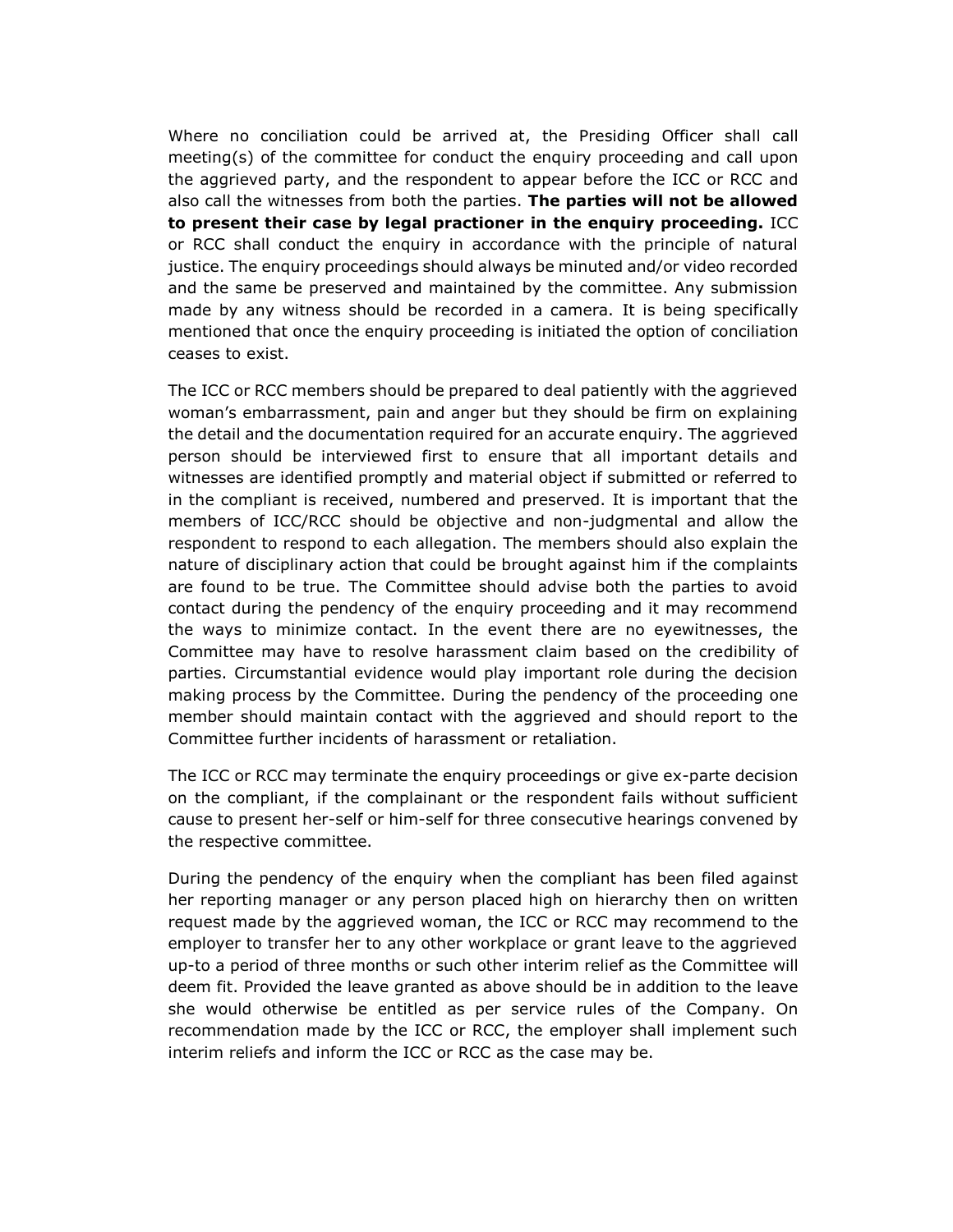The respective RCC/ICC will study the findings and shall then proceed to deal with the complaint so as to arrive at a conclusion within 90 days of the date receipt of the compliant.

#### **VII. Reporting and Penalty**

On completion of the enquiry under this policy the ICC/RCC shall provide a report of its findings to the employer within a period of 10 days of the date of completion of the enquiry. A copy of the report should be served both to the complainant and the respondent.

Where the ICC/RCC arrives at a conclusion the allegations against the respondent has not been proved it shall recommend the employer that no action is required to be taken in this matter.

Where the ICC/RCC arrives at a conclusion that the allegations against the respondent have been proved it shall recommend the employer all or any of the followings:

- a. To take action for sexual harassment as misconduct in accordance with the provisions of the service rules applicable to the respondent.
- b. To deduct notwithstanding anything contained in the service rules from salary, wages of the respondent such sum it may consider appropriate to be paid to the aggrieved woman.
- c. To take any action including a written apology, warning, reprimand or censure, undergoing counseling sessions, withholding of promotion, withholding of pay rise or increments or carrying out community services.

The employer shall act on the recommendation made by the ICC/RCC and implement the penalties within such period as may be prescribed by the Act or the Rules framed thereunder.

#### **VIII. Mala fide Compliant or False Evidence**

In the event the enquiry reveals that the compliant is unjustified then the ICC/RCC will recommend the employer to counsel the complainant and take suitable action to prevent recurrence. Where it is proved in the enquiry that the aggrieved woman or the complainant had raised the concern with ulterior motive or the aggrieved woman or any person making the compliant has produced any forged or misleading document then ICC/RCC may recommend the employer to take suitable action as stated in paragraph VIII above against the complainant or such other person.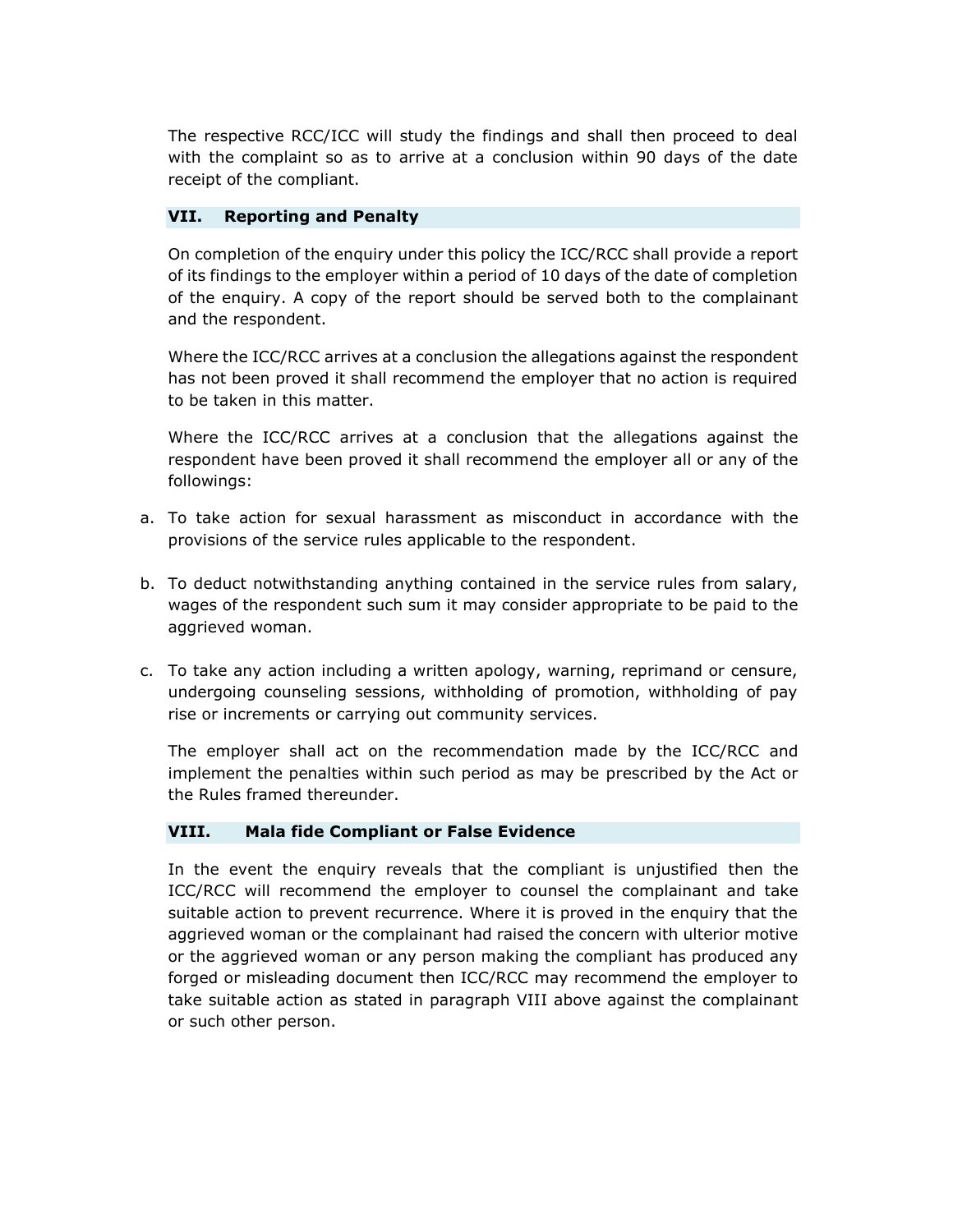#### **IX.Appeal**

The complainant or the respondent being aggrieved from the recommendations made by the ICC or RCC as the case may be, may prefer an appeal to the appellate authority notified under Industrial (Standing Orders) Act' 1946 within 90 days of communication of the report on recommendation to the concerned party.

#### **X. Maintenance of Record and Register**

The Presiding Officer of ICC/RCC shall maintain such records and registers either in physical form or in electronic mode as the ICC may deem fit for the purpose of registering complaints and conducting enquiry. However, on completion of any conciliation or enquiry and recommendation thereat by the Committee, the Presiding Officer shall hand over all collected material i.e. duly signed statement of the complainant, respondent, witnesses, involved parties, video or audio recording of the proceeding and material objects if any alongwith the settlement or recommendation made by ICC/RCC to the Head of Human Resources of the respective organization which will be deemed as service of the reconciliation or recommendation to any enquiry to the respective employer.

The Presiding Officer shall cause proceedings of each meeting to be prepared and kept in minuted form within 30 days of conclusion of the meeting. The Presiding Officer can take such in-house clerical, secretarial assistance or legal advice with consent of the employer as she thinks fit for the purpose of functioning of the Committees.

In every financial year, Presiding Officer of the ICC shall cause an annual report containing all the details like number of complaints filed, before ICC and RCC, the stage of conciliation or redressal of each compliant, to be furnished to the employer who shall cause such report to be included in the Annual Report of the Company.

#### **XI. Non-Disclosure**

ICC, RCC and respective employer shall maintain absolute non-disclosure of the identity of the aggrieved person, respondent and witnesses unless ordered by any competent Court.

#### **XII.Criminal Proceeding**

An enquiry in connection with any compliant made under this policy be initiated or continued notwithstanding of the fact that such incidence has been complained and reported under Indian Penal Code' 1860 (IPC) or that police proceedings has been initiated in connection with the said complaint. Where such conduct tantamount to a specific offence under the IPC or under any other law, the respective employer based on the findings and advise of the respective RCC/ICC may initiate appropriate action in accordance with the law by making a compliant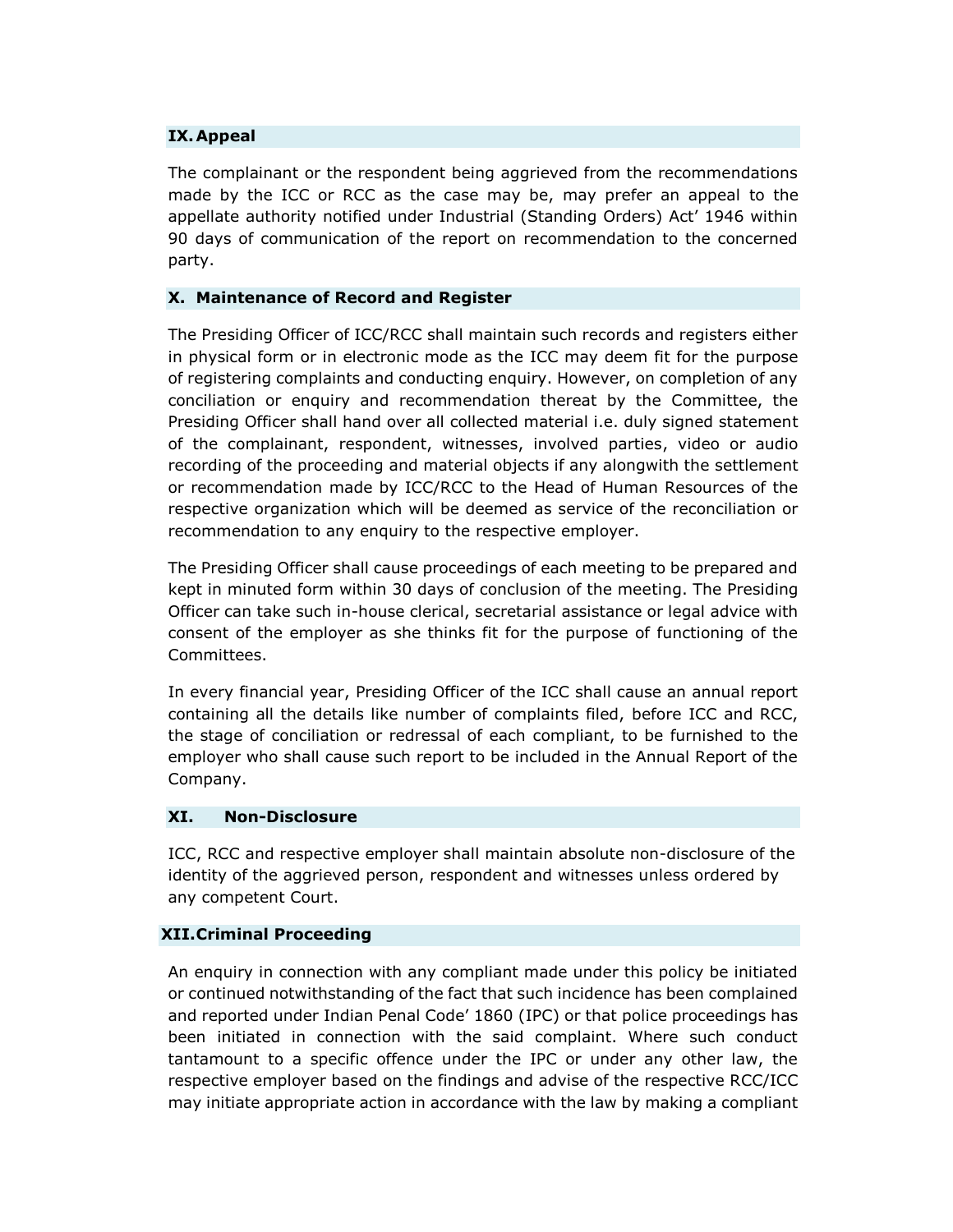with the appropriate authorities. Detailed list of penal action involving sexual harassment is provided in **Schedule III** of the policy**.** In the event any criminal proceeding is initiated the matter should be referred to Group Head- Legal or such other person as may be authorized by the employer.

#### **XIII. Amendments**

The Board of Directors of the respective companies shall have the full authority to amend or modify this Policy or waive any procedural requirements of this Policy subject to the guidelines issued by Government of India in this regard from time to time.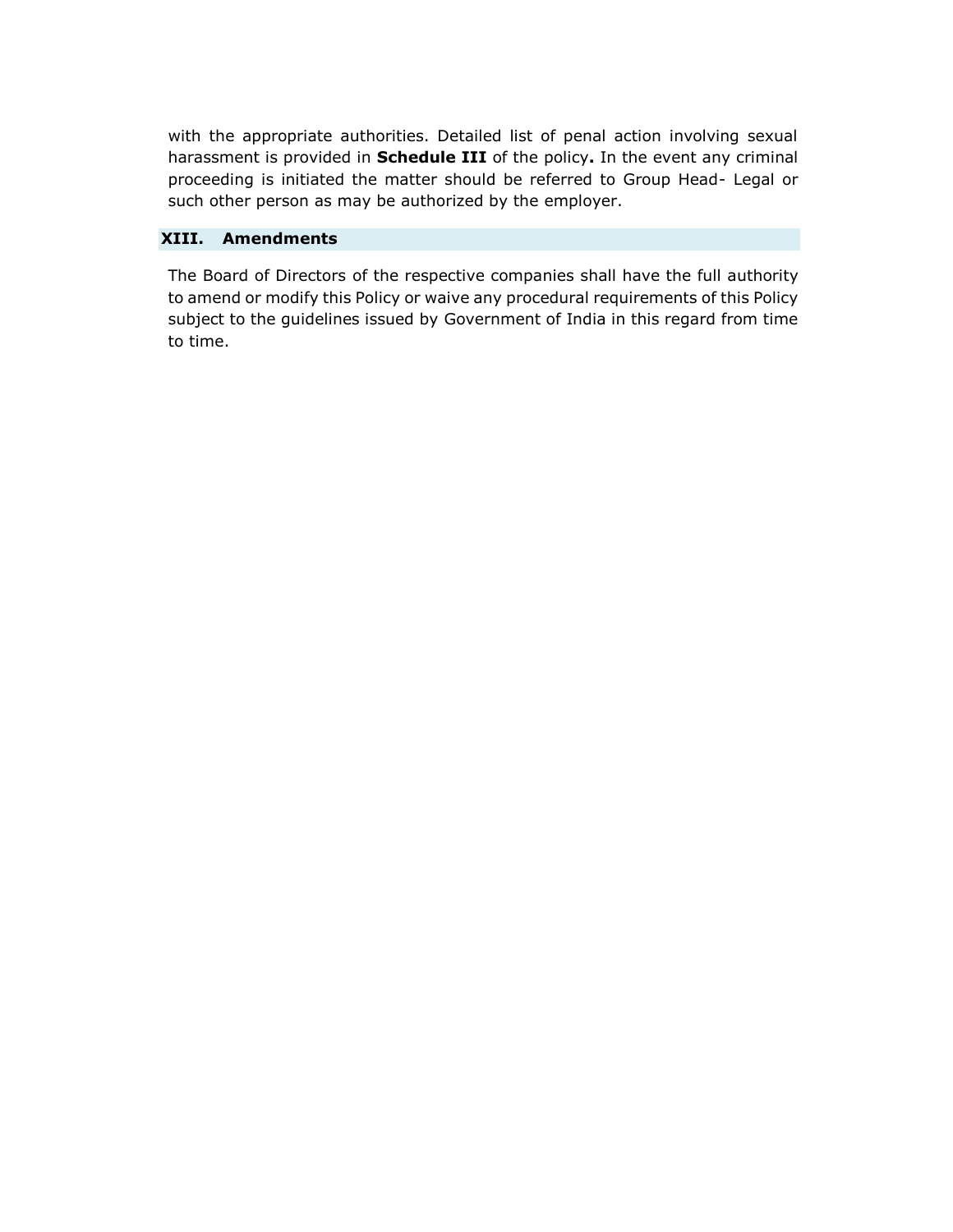### **SCHEDULE I**

### **Format of compliant**

| Name of the         |       |                  |
|---------------------|-------|------------------|
|                     |       |                  |
| Complainant         |       |                  |
|                     |       |                  |
|                     |       |                  |
| <b>Designation</b>  |       |                  |
|                     |       |                  |
|                     |       |                  |
| <b>Organisation</b> |       |                  |
|                     |       |                  |
| &                   |       |                  |
| <b>Department</b>   |       |                  |
|                     |       |                  |
|                     |       |                  |
|                     |       |                  |
| Location            |       |                  |
|                     |       |                  |
|                     |       |                  |
| <b>Compliant in</b> |       |                  |
|                     |       |                  |
| <b>Detail</b>       |       |                  |
|                     |       |                  |
|                     |       |                  |
|                     |       |                  |
|                     |       |                  |
|                     |       |                  |
|                     |       |                  |
|                     |       |                  |
|                     |       |                  |
|                     |       |                  |
|                     |       |                  |
|                     |       |                  |
|                     |       |                  |
|                     |       |                  |
|                     |       |                  |
|                     |       |                  |
|                     |       |                  |
|                     |       |                  |
|                     |       |                  |
|                     |       |                  |
|                     |       |                  |
|                     |       |                  |
|                     |       |                  |
|                     |       |                  |
|                     |       |                  |
|                     |       |                  |
|                     |       |                  |
|                     |       |                  |
|                     |       |                  |
|                     |       |                  |
|                     |       |                  |
|                     |       |                  |
|                     |       |                  |
|                     |       |                  |
|                     |       |                  |
|                     |       |                  |
|                     |       |                  |
|                     |       |                  |
|                     |       |                  |
|                     | Date: | <b>Signature</b> |
|                     |       |                  |
|                     |       |                  |

### **Enclosures- 1. List of witnesses with addresses**

 **2. Material objects (Specify)**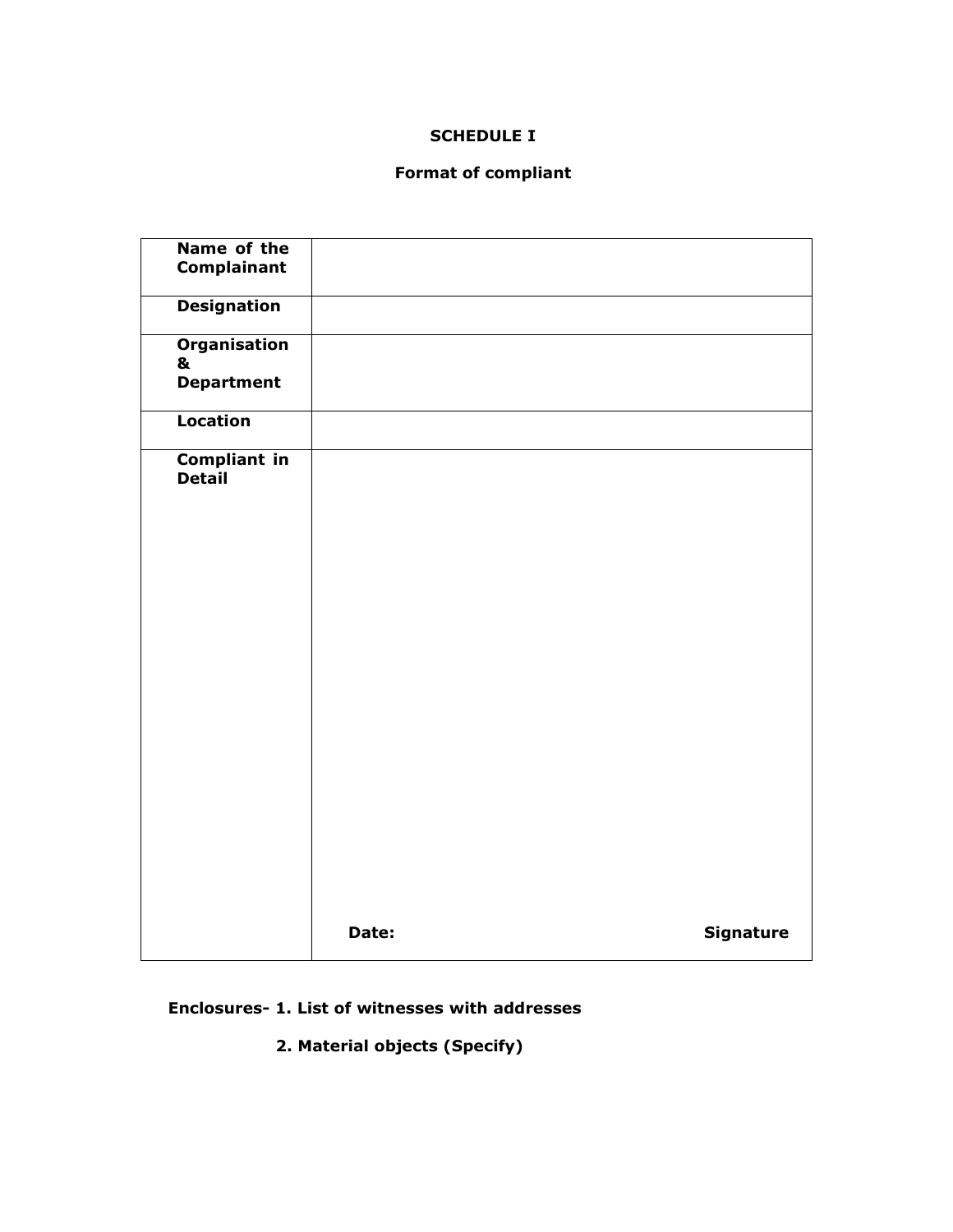### **SCHEDULE II**

#### **List of Members**

### **Internal Complaints Committee**

| <b>Name</b> | <b>Position</b> | <b>Location</b> | <b>Phone</b><br><b>Number</b> | <b>Email</b><br>Id |
|-------------|-----------------|-----------------|-------------------------------|--------------------|
|             |                 |                 |                               |                    |
|             |                 |                 |                               |                    |
|             |                 |                 |                               |                    |
|             |                 |                 |                               |                    |

## **Regional Complaints Committee**

| <b>Name</b> | <b>Position</b> | <b>Location</b> | <b>Phone</b><br><b>Number</b> | <b>Email</b><br>Id |
|-------------|-----------------|-----------------|-------------------------------|--------------------|
|             |                 |                 |                               |                    |
|             |                 |                 |                               |                    |
|             |                 |                 |                               |                    |
|             |                 |                 |                               |                    |